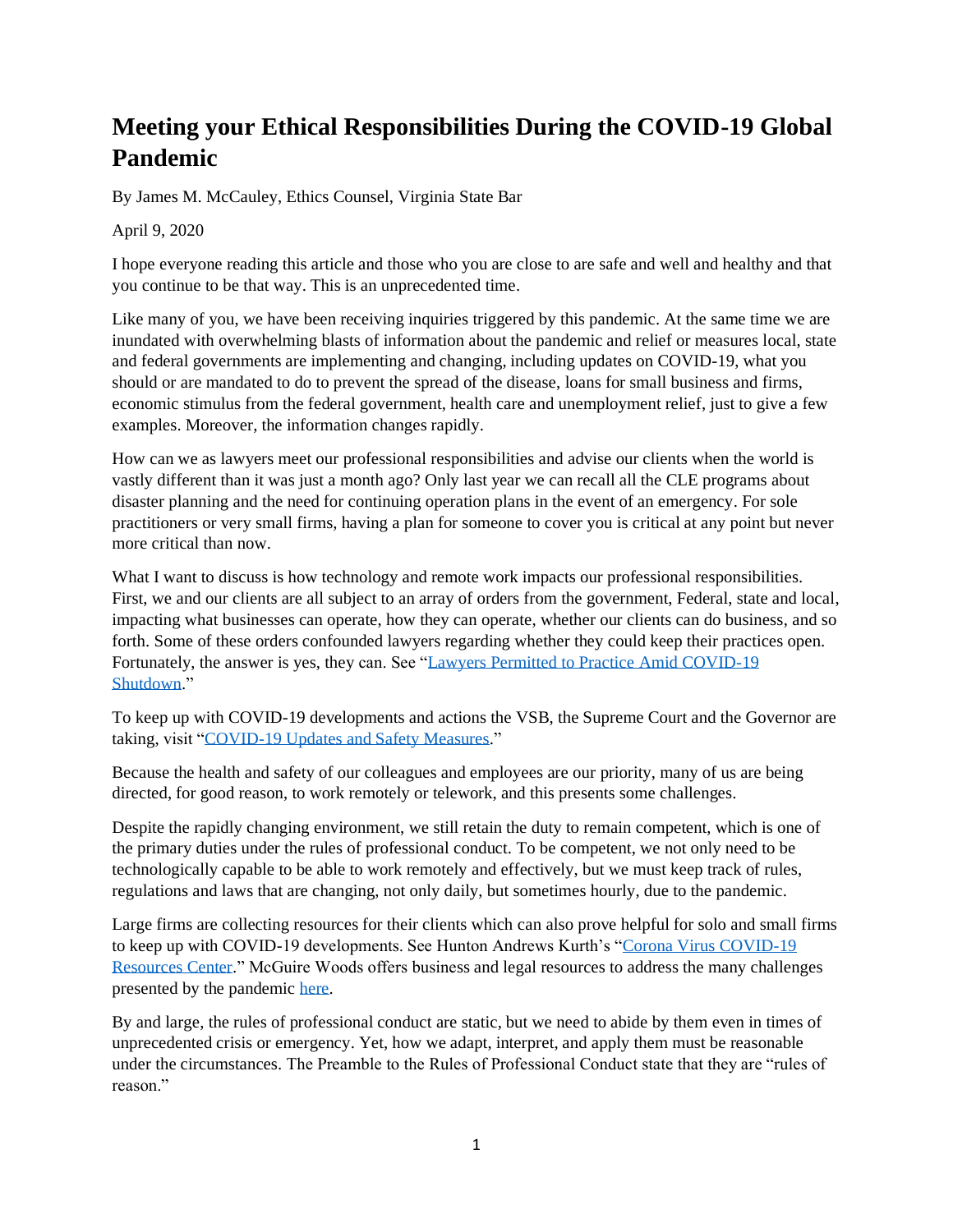**Competence during crises and emergencies**. Competence means that we make sure that we understand the subject matter of the representation and have the skill, experience or preparedness to perform the work. We conduct research if we don't feel up to speed on a novel issue or we consult with another lawyer that has experience or skill with the issue we are tackling. Rule 1.1, like so many of the other rules of conduct, require us to do what is reasonably necessary. The word "reasonable" or "reasonably" appears repeatedly throughout the rules. That is where our obligations are tempered or have modified based on the situation we find ourselves in now. We are currently in a situation in which all of us, regardless of age or experience, are in the same boat.

For example, I don't have any more knowledge, expertise, or information about the CARES Act or the Family First Act, or the SBA loan program, or the Payroll Protection Act. In employment law, the pandemic raises numerous new issues revolving around HIPAA, medical issues, and new law governing family/medical leave and emergency sick leave. Estate planning lawyers have expressed new concerns when children or other beneficiaries contact the parents' attorney to have their elder parents' estate plan changed. More fundamentally, how are documents to be executed and witnessed in the era of social distancing? What role, if any, can videoconferencing and E-Notaries play to ensure that legal documents are validly executed? Family lawyers are in a quandary over enforcement of child visitation orders when one parent denies visitation for fears of the coronavirus spreading. For criminal defense lawyers, concerns about the spread of the coronavirus has led them to using teleconferencing to have a virtual meeting with their incarcerated clients. But what if the lawyer is not equipped to teleconference? Must the lawyer meet in person with the client in jail or can they limit their communications to telephone?

These are not things any of us would have encountered before. We're all starting in the same place. We're being bombarded, overwhelmed by massive amounts of information coming at us that we need to deal with to be up to speed. Again, what is reasonable here may not mean the same thing that was reasonable two months ago in taking on a new matter. I don't think the rules of conduct contemplated a pandemic when Comment [3] to Rule 1.1 was written, but it certainly applies in this environment:

In an emergency a lawyer may give advice or assistance in a matter in which the lawyer does not have the skill ordinarily required where referral to or consultation or association with another lawyer would be impractical. Even in an emergency, however, assistance should be limited to that reasonably necessary in the circumstances, for ill-considered action under emergency conditions can jeopardize the client's interest.

You're within your professional responsibilities and ethical obligations where it's an emergency and it's just not practical to get someone else to do it and you just must do the best you can. You may be faced with an extremely limited time or an immediate deadline within which to act or advise a client. It's very important in this pandemic to be sensitive to that. But it is also important to deal with our competence in at least a couple different ways. First and foremost, we must be up to speed on the technology that we're using and make sure that the technology we're using has the appropriate security so that we're not jeopardizing client information. In addition, we need to try our best to keep on top of all these changing laws if we're going to make sure we're complying and advising clients properly. To keep up and stay competent law firms might consider assigning a specific topic or area for each lawyer to follow and report on such as employment and leave issues, unemployment benefits, health care, state and federal court activity, small business loans, payroll paycheck protection program, etc.

Someone needs to check daily, or even the beginning and end of every day, to follow the courts in which we regularly practice making sure we know what rules are in force, whether matters are continued or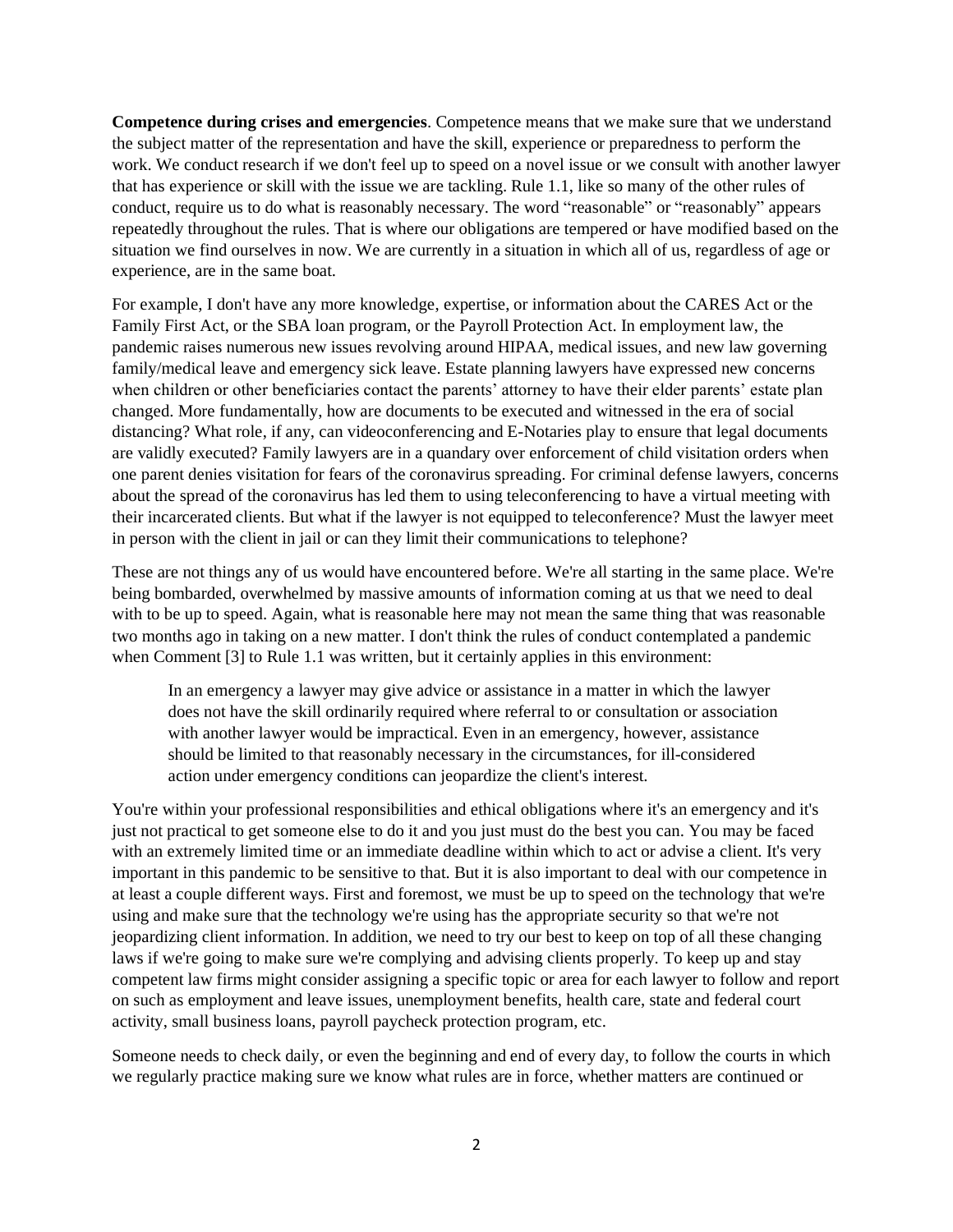extended. For example, the Supreme Court of Virginia announced on Friday, April 3, that oral arguments in the April session, April 14-17, will be done by teleconference.

There are large institutions putting out thorough and sophisticated summaries of everything you need to know about legislation and the changing legal landscape during this pandemic. The U.S. Chamber of Commerce is doing an excellent job of providin[g resources for advising business clients.](https://www.uschamber.com/coronavirus)

You may want to go to your local bar association for local things and go to the [ABA website](https://www.americanbar.org/advocacy/the-aba-task-force-on-legal-needs-arising-out-of-the-2020-pandem/) for things that are broader ranged. As mentioned earlier many of the large law firms are posting robust COVID-19 resources pages on their web sites. See also the Virginia Bar Association's COVID-19 [legal resources](https://www.vba.org/page/covid-resources#vba)  [page](https://www.vba.org/page/covid-resources#vba) at and the Virginia State Bar's ["COVID-19 Resources for Lawyers.](https://www.vsb.org/site/news/item/law_practice_covid19)"

Being competent and diligent is more challenging right now. The thing to remember about diligence under these situations is that even if we're inconvenienced, or there's some obstruction, delay, some obstacle, we're still expected to act reasonably diligently and promptly. However, to some degree, what's reasonable now may not be the same as what was reasonable two months ago.

**Communication.** The rules give some leeway in emergency situations, but we need to make sure to avoid client anxiety by keeping clients reasonably informed. Rule 1.4. It's important among other things, to have a contingency plan if you are working alone or in a small firm. Communicate with clients about how recent events impact the representation and how your firm will handle their matters during the stay-athome order or how reduced in-person staffing at your office will affect the representation. Posting status updates about the operations of your law office on your Facebook page, blog, e-newsletter and web site can help. For instance, will you need to meet with clients via teleconference instead of in-person? Will you need to continue or delay matters? Will another attorney need to help with the case?

Consider planning to have mail delivered to your home or scanned and sent to you if you are out of the office. If necessary, have one person (and a backup) designated to go into the office to process physical mail, accept packages, and check to see if everything is running.

If clients are contacting us and we can't respond to clients quickly, we need to tell them or have a method that acknowledges they contacted us, i.e., a voice mail greeting on our mobile phone, saying we will get back to you as soon as possible; and/or an auto-reply on our e-mail application. Check your voice mail messages periodically and delete old messages so that your voice mail box is not full and no longer accepting new messages. If you can't do it, someone else needs to do it so that clients are not getting frustrated and increasingly agitated. If you are closing your law office space and teleworking from home, you should post a message on your firm's web site that says so. Communication with clients in the time of this pandemic should be handled delicately. One commentator has noted that when you call your clients now, perhaps the first few minutes of any conversation should have nothing to do with the legal matter at hand. "It's time to discuss life, family, fears, and of course, health." This is also a time to be honest and transparent. "We're all going through this, no one is immune."

**Confidentiality**. Many of us are working in our homes. The concern, of course, is that you may be working in an environment where anyone can overhear what you're saying or can have access to your device or materials. I would expect for most of us that's not the case and that we have found a private spot in the home that's quiet where you can have a protected confidential conversation. The issue is that, crisis or not, we still have the same obligation for confidentiality when we're using electronic devices as when we're working with hard copied papers. Everyone needs to be diligent in making sure that no one else has access to the information. You may be thinking what's the difference if my teenage or my spouse or roommate sees it. The reality is that it does make a difference and it's critical to take the precautions to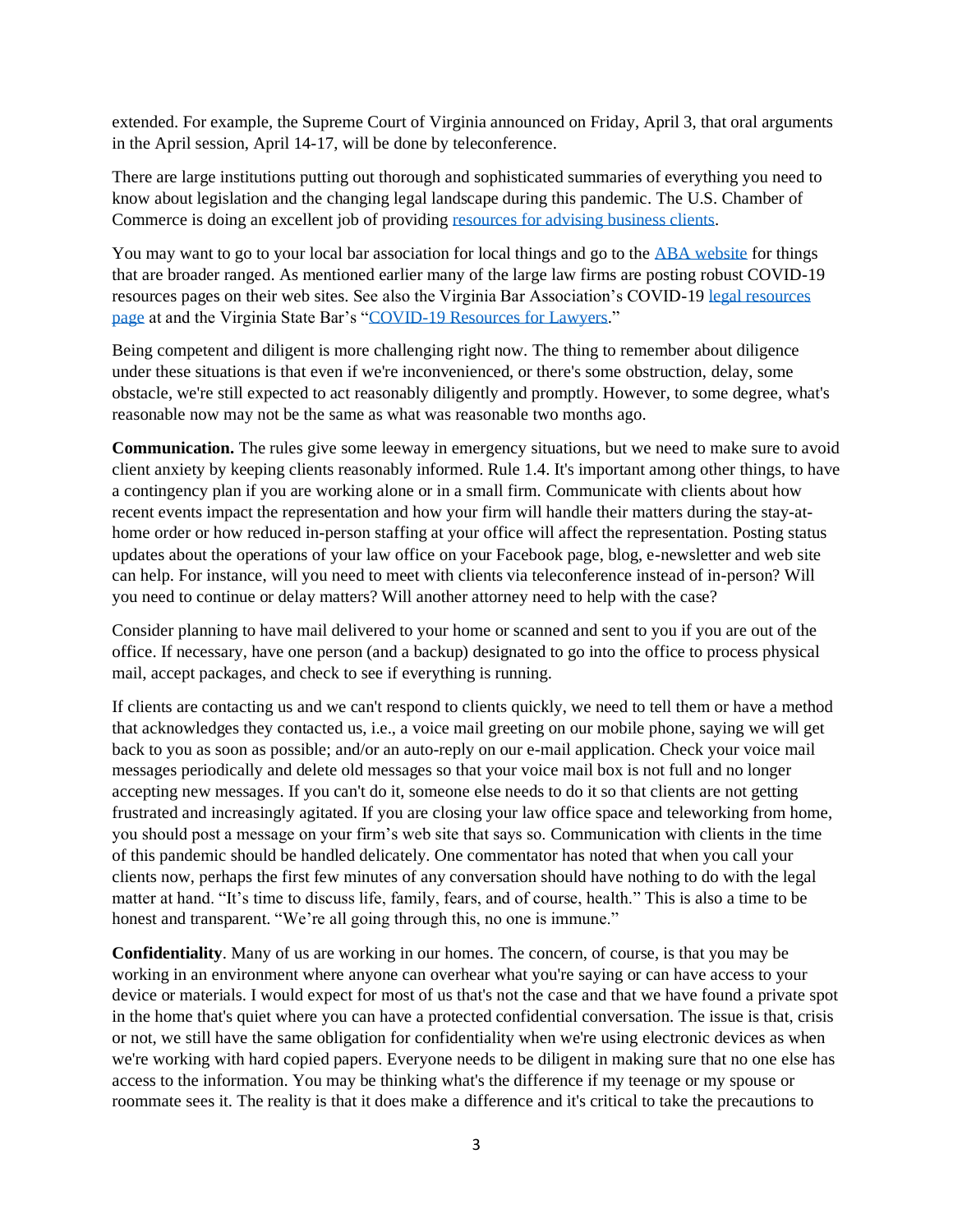make sure that your devices are protected, that you're securing confidential information and that you're not having confidential phone calls in the presence of others. Most recently, commentators are cautioning that the Alexa, Google Assistant and other smart devices around the home should be unplugged.

**Conflict of interest.** One important aspect of conflicts of interest is how we intake new clients. First, with respect to conflicts of interest, we owe a duty to make sure we don't take on conflicting matters and that we seek appropriate waivers when needed. That becomes harder during our current working environment. If you are a solo, small firm lawyer you may find yourself getting calls from friends, people you know from church, people you care about, asking for advice. Frequently they might be amid a crisis and they're asking for advice. We want, of course, to help everyone we can to the extent feasible because this is such a challenging time. But under the circumstances, what does that mean? If I receive a phone call or an email with someone who has a small business asking me for help, I don't know -- unless I run a conflicts check -- whether one of my colleagues, working in her home or his home, either the same part of the country or across the street or across the state, is getting a call from someone else asking for advice on the same matter from the other opposing point of view.

Think about a firm with lawyers in different locations. We all have friends, relatives and people who will be asking for emergency advice. It is so easy to slip and make a mistake. You don't want that to happen because, as you know, the conflict of one lawyer is imputed to the other lawyers in the firm. Rule 1.10. No matter how urgent something is, we must still run conflict checks and avoid counseling someone who is adverse to a client another lawyer in the firm is advising.

**Declining or determining representation.** This is a very broad area, but I want to focus on Rule 1.16(a)(2), which is a lawyer's physical or mental condition and impairment and your ability to represent a client. Hopefully no one is suffering from the COVID-19 virus or has been exposed or will suffer any ailment that would affect your ability to function or put you at risk. However, a lawyer can be afflicted and unable to work for an extended period. Sometimes we feel so much pressure that we just keep pushing ourselves, even when it's not appropriate. It's very important to remember that if you are not able for whatever reason to represent the client to your appropriate ability that you need to decline a new engagement or terminate the existing relationship. What's very important is to make sure you do what's reasonably practicable to make sure the client's representation is done in a way that doesn't hurt the client. Again, this takes us back to the need for contingency plans and succession plans, especially here in a small firm. Make sure you have a backup plan, that your clients are covered, and you have someone who can fill in.

**Supervision.** Supervision is not just about law firms. The rules (Rules 5.1 and 5.3) focus heavily on law firms, but it's not just about law firms. If you are a partner in a law firm or you are the head of a practice group: in-house counsel, government, pro bono, or public type of law office, anything -- it doesn't matter what the institution is or the format in which you work-- if you have responsibilities for the work of others, then you have responsibilities to make sure that they are adhering to our professional standards of conduct. You are responsible to make sure that they are meeting their obligations, including all the requirements discussed in this paper. Well, how in the world do you do that when you are in your home in one place and your junior colleague is somewhere else? It isn't easy at all. If you're a person with supervisory responsibilities over lawyers or other professional staff, consider having a regular phone call, team call, or some way, whether you do it by Citrix, WebEx, Zoom, or something else. Microsoft Team is another product you can use to teleconference with your colleagues and staff. If you do it by Zoom you need to make sure you follow the protocols for privacy or pass protection as comments have been written in the past few days about people hacking into other people's Zoom calls. It doesn't have to be Zoom or Skype where you can see one another, you can just chat on the phone. It's just important that you have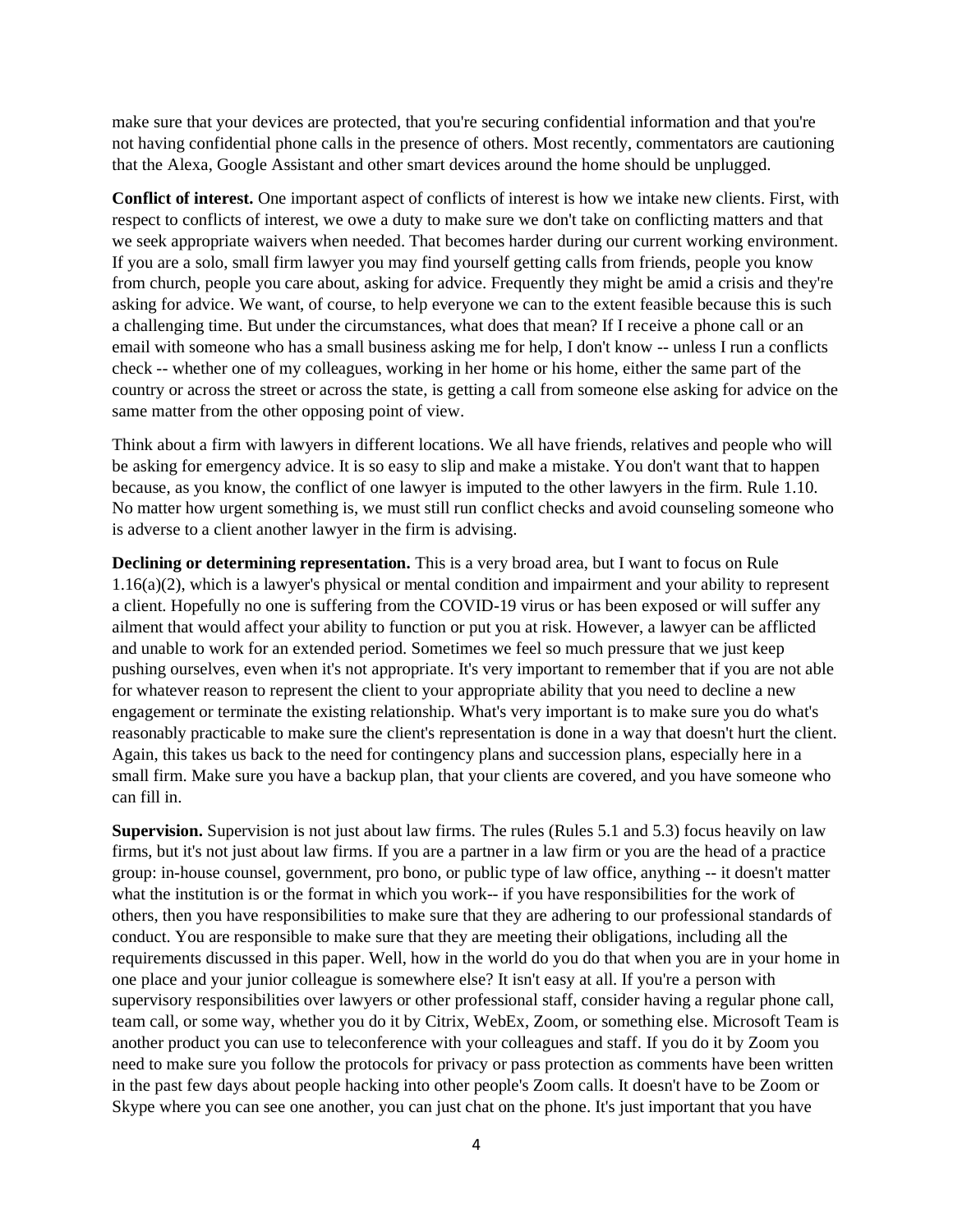regular calls with your team, both for the supervisor lawyer and for the junior or nonlawyer members of your team so people can talk about what they're doing and what they're worried about and what they need from you to do their jobs well.

**Civility and Professionalism.** In March 2020, a statement by the Los Angeles County Bar Association's Professional Responsibility and Ethics Committee called for a new emphasis on lawyer civility:

In light of the unprecedented risks associated with the novel Coronavirus, we urge all lawyers to liberally exercise every professional courtesy and/or discretional authority vested in them to avoid placing parties, counsel, witnesses, judges or court personnel under undue or avoidable stresses, or health risk. . . Given the current circumstances, attorneys should be prepared to agree to reasonable extensions and continuances as may be necessary or advisable to avoid in-person meetings, hearings or deposition obligations.

In litigation, court rules, calendars, and statutes of limitation have been suspended. Commentators suggest that by halting trials, the Coronavirus may push parties to the settlement table. Now could be an opportune time for litigants to reach out to opposing parties to see if resolution is appropriate considering the circumstances.

**Lawyer Wellness**. According to a recent Law360 article, "Virus Poses Latest Test to Supporting Attorneys' Mental Health," Law360, Mar. 23, 2020:

As lawyers grapple with the anxiety of a public health crisis, juggle work and family obligations at home, and adjust to physical isolation due to the spread of COVID-19, efforts to support attorneys' mental health and wellness are paramount, according to mental health professionals.

Lawyers struggle with higher rates of mental health issues, including depression and problem drinking, than the average public, studies have shown.

The current environment, in which stress and anxiety are running high and many lawyers are physically isolated while working from home, stands to exacerbate the attorney mental health crisis if preventative measures are not taken, attorney wellness and mental health experts told Law360.

"The pandemic and ensuing disruption to routines and stability is unquestionably taking a toll on the mental health and well-being of many in the legal profession, just as it is for individuals in all walks of life," said Patrick Krill, founder of attorney well-being consulting firm Krill Strategies. "Fear, uncertainty, stress and worry are widespread."

Now more than ever we need to strive to maintain the same healthy regimens for our body, mind and spirit. The occupational hazards of our profession are compounded with the stress the coronavirus pandemic has placed on our economy, clients, family and ourselves.

The ABA Commission on Lawyer Assistance Programs has published a list of resources titled ["Mental](https://www.americanbar.org/groups/lawyer_assistance/)  [Health Resources for the Legal Profession During COVID-19.](https://www.americanbar.org/groups/lawyer_assistance/)" See also ["Staying on the Well Being](https://www.vsb.org/docs/COVID_wellness.pdf)  [PATH During COVID-19.](https://www.vsb.org/docs/COVID_wellness.pdf)"